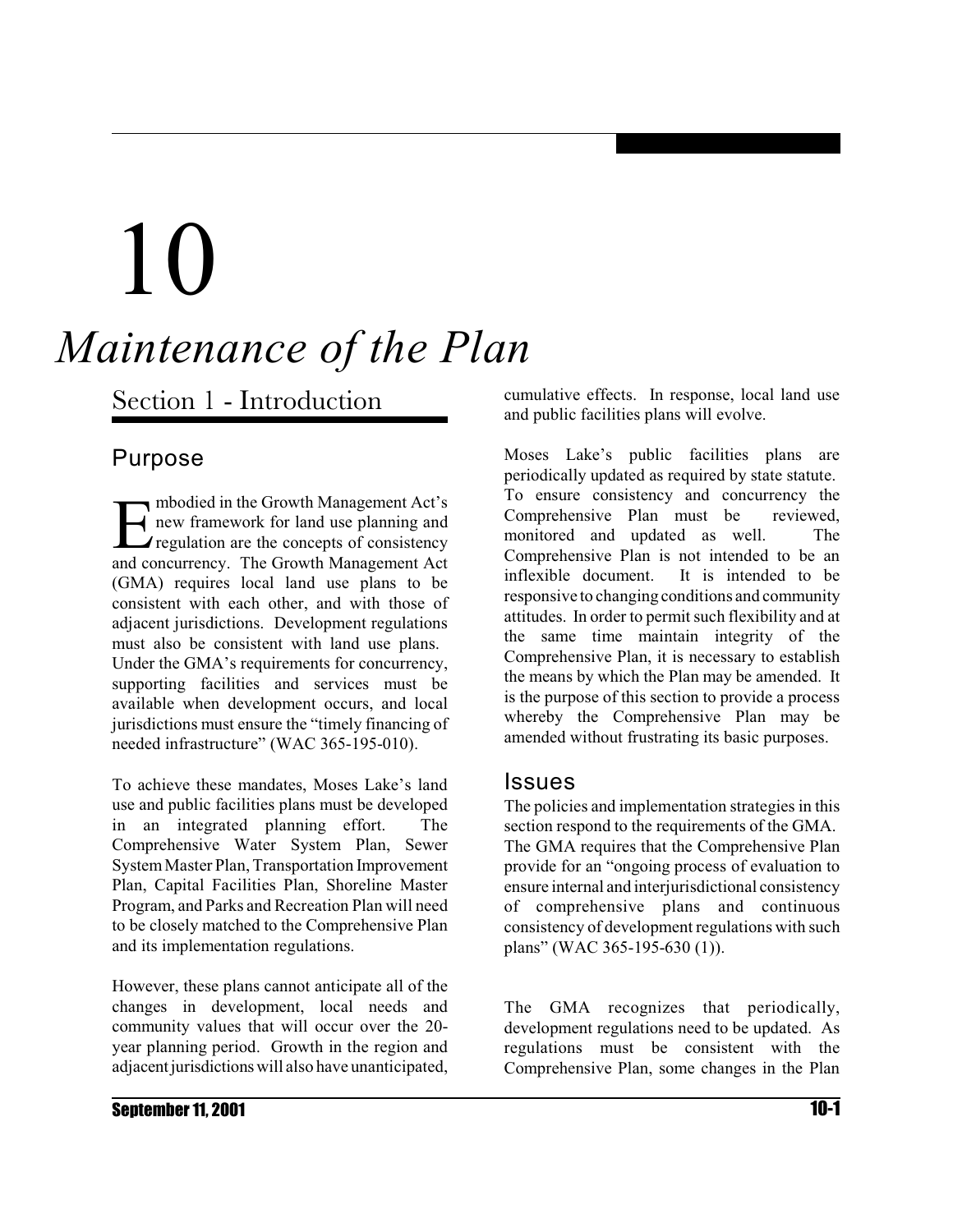will be needed. The GMA also states that amendments to the plan shall not be considered more frequently than once every year, except in cases of emergency or to amend the shoreline master program (RCW 36.70A.130). Otherwise,

the specific content and form of the annual review, including provisions for public involvement, should be established in the development regulations.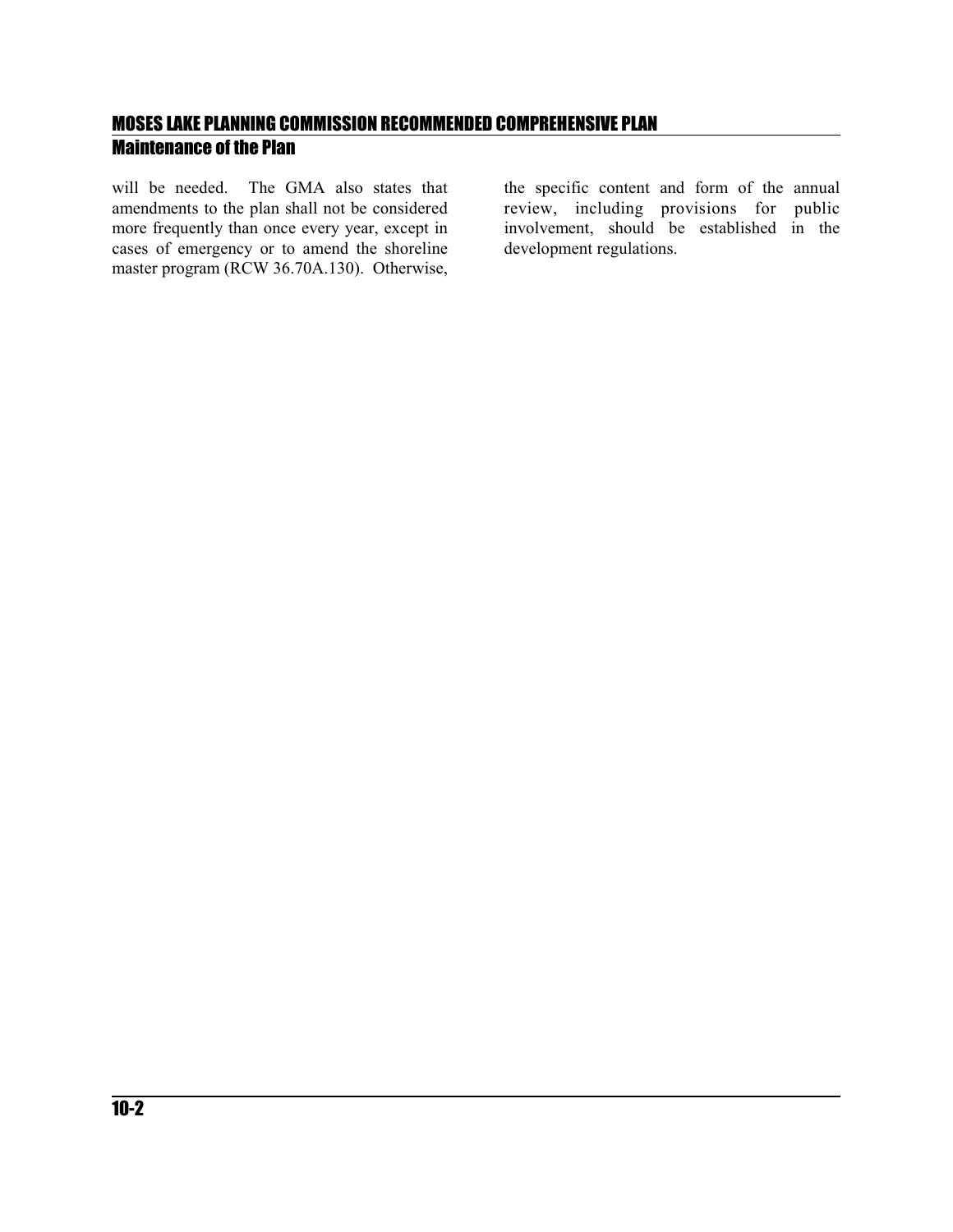## Section 2 - Goals and Policies

T he following goal and policies were developed to guide the consecutive amendments to the Comprehensive Plan:

### A m e n d m e n t s t o the Comprehensive Plan

**Goal 10.1: MAINTAIN A COMPREHENSIVE PLAN AND DEVELOPMENT REGULATIONS THAT ARE REVIEWED AND UPDATED AS APPROPRIATE, IN ORDER TO RESPOND TO CHANGES IN COMMUNITY NEEDS AND TO ENSURE PROGRESS TOWARD ACCOMPLISHING THE GOALS AND POLICIES OF THE COMPREHENSIVE PLAN.**

#### **POLICIES**

- 11.1 Create a detailed procedure for annually processing comprehensive plan amendments that shall consider amendments collectively in order to evaluate the cumulative impact of the amendments. The procedure shall provide for the following.
- An application process where any proponent may formally request a Comprehensive Plan or development regulation change from the City;
- < A docketing system to track and list requested changes;
- Public notice of requested changes, with opportunity for the submission of written comments;
- 11.2 The City shall initiate a major update of

the comprehensive plan every five years. The update shall minimally include an analysis of the policies to determine if they are being implemented and a review of the basic assumptions, data, and findings to identify changing circumstances. If change is occurring as anticipated in the Comprehensive Plan and policy implementation is meeting community needs then the need for a major update is minimized. Any citizen or group may request the Council or Commission to initiate a major update, however onlyCouncil or Commission can give this direction. Changes that may necessitate a major update at a more frequent interval include:

- < New background information or statistical data that invalidates existing findings;
- Employment and/or population growth considerably above or below that projected.
- $\triangleright$  Changes to existing or adoption of new state or federal legislation affecting the community; or
- < Inability to implement the Comprehensive Plan policies.

#### Implementation Strategies

- **EXECUTE:** Periodic reevaluation of Comprehensive Plan designations and policies as required by RCW 36.70A.
- **Exercise** Periodic reevaluation of implementing development regulations relative to City's long range plans.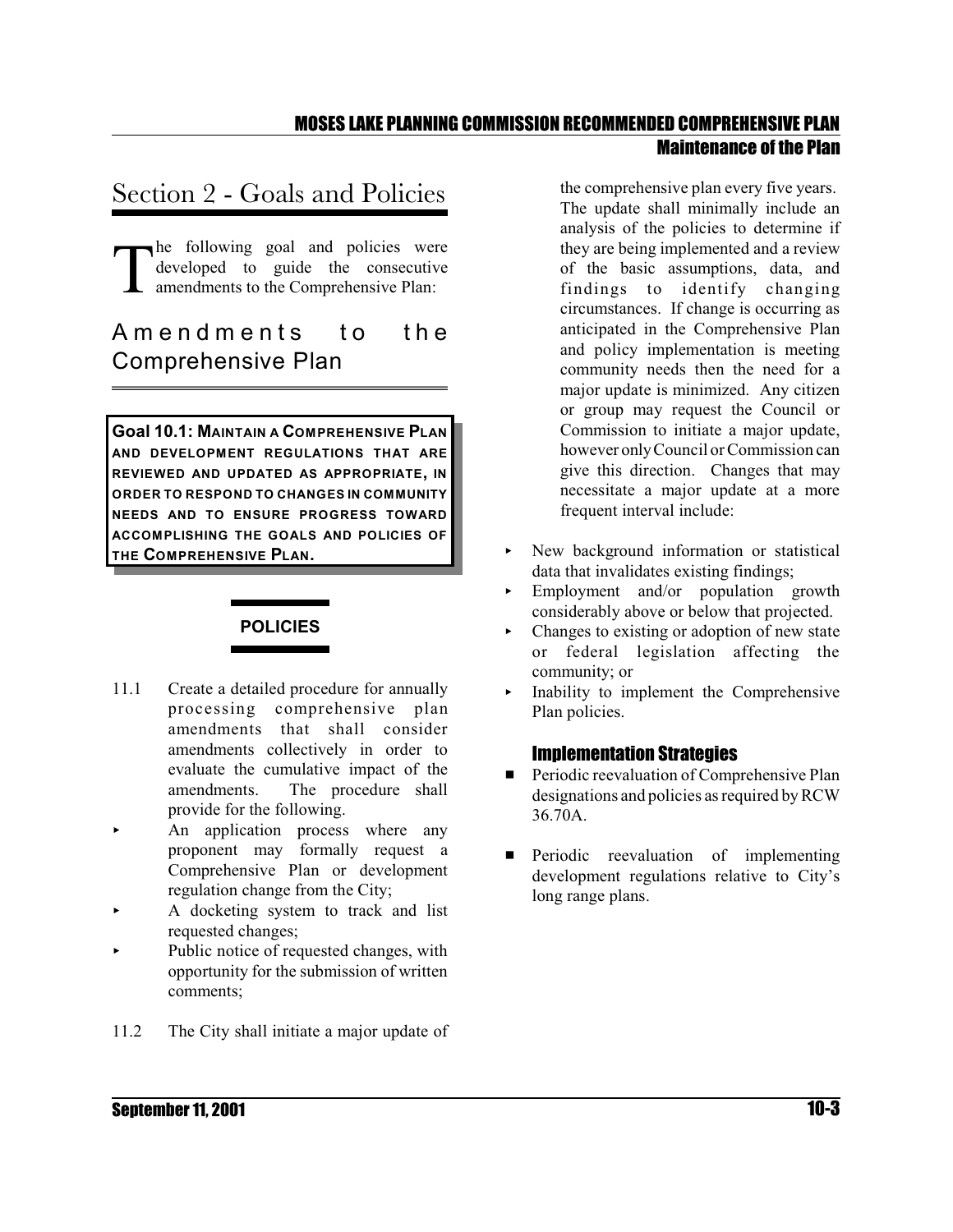## Section 3 - Amendment Procedure

The amendment procedure shall allow the opportunity for any person, group, organization, or jurisdiction to make application for an amendment of the he amendment procedure shall allow the opportunity for any person, group, organization, or jurisdiction to make comprehensive plan in accordance with Section 36.70A.120 RCW and the following procedures. The plan may not be amended more than once a year, and therefore, requests for amendment can be deferred to the time of the annual public hearing for the City of Moses Lake Comprehensive Plan. However, state law allows out of cycle amendments to the plan more than once a year in case of an emergency and other conditions. It is the intent that a consistent administrative procedure and a consistent method will be used in evaluating the proposed amendment. The Planning Commission shall initiate a review of the comprehensive plan at least every 5 years, and at their discretion, may do so annually. Applications for amendments will be considered by the Commission annually and a recommendation made to the Council.

The amendment process and copy of the amendment application can be found in the appendix.

#### Out of Cycle Amendments

The 1990 Growth Management Act (GMA) precludes considering amendments to the Comprehensive Plan more than once a year except under certain conditions. The Council may consider emergency amendments and other revisions as necessary under the following circumstances:

- Emergency in which a delay in action would result in significant public harm;
- The initial adoption of a subarea plan.
- The adoption or amendment of a shoreline master program; and
- To resolve an appeal of a comprehensive plan filed with a growth management hearings board or from a court of competent jurisdiction.

Other situations which may be considered as they occur are technical errors in mapping or obvious errors in applying the plan map or zoning map designations. These mistakes can be corrected by making an application at any time up to two years following adoption of the Comprehensive Plan or Zoning Map. The applicant must demonstrate that an obvious error occurred. The application can be initiated by the city, property owner or interested  $person(s)$ . After two years these applications shall be:

- a. Considered once a year; and
- b. Limited to correcting an error.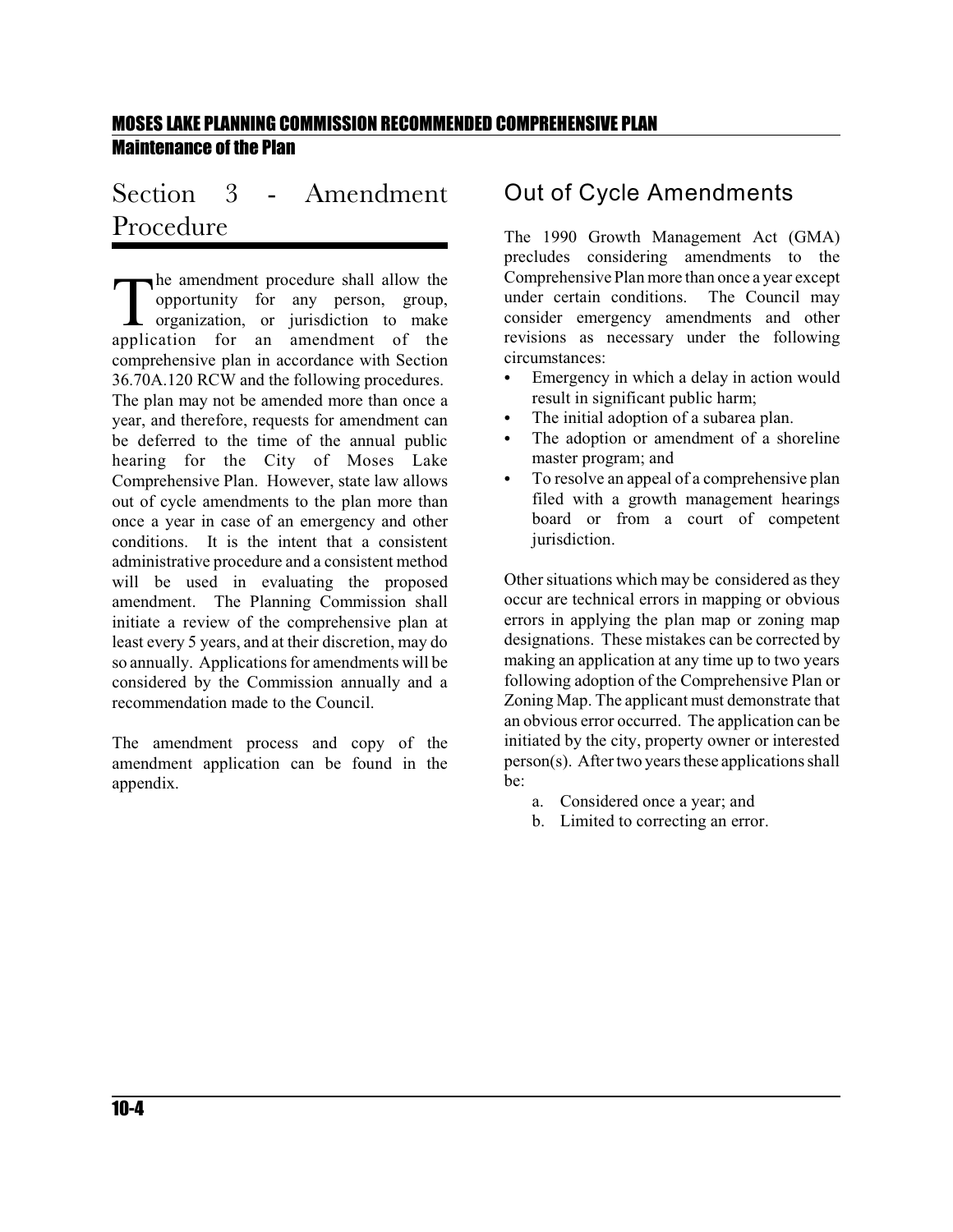Section 4 - Administrative Procedures for Comprehensive Plan Amendments or Revisions and Application

The Growth Management Act requires the city to establish procedures forreviewing comprehensive plan amendments or revisions. The City Council is to consider such proposals concurrently and no more frequently than once a year in order that the cumulative effects of the various proposals can be ascertained. However, at the discretion of the City Council, the comprehensive plan may be amended or revised whenever an emergency exists. Any modifications to, or adoption of, the comprehensive plan and development regulations implementing same are to comply with the Growth Management Act.

## **SCOPE**

Contained herein and outlined below are administrative procedures that are to be used in amending or revising the comprehensive plan. It establishes who may initiate and when a comprehensive plan amendment or revision may be considered. A comprehensive plan map amendment must be accompanied by a rezone application and fee.

## PURPOSE

The comprehensive plan for the City of Moses Lake shall be used by all departments and the City Council as a policy guideline for development including, but not limited to, all building permits, rezone applications, variances, conditional use permits, street planning, transportation considerations, annexations, plats and subdivisions, park development, location of public facilities, and other land use considerations

without limitation. The comprehensive plan for the City of Moses Lake shall be considered as a source of substantive environmental policy in all environmental considerations by the city under the terms of the State Environmental Policy Act and Chapter 14.06 of the Moses Lake Municipal Code.

## WHO MAY INITIATE

- A. A property owner may apply for, or give consent to, an amendment or revision of the comprehensive plan associated with a development proposal for a specific parcel of land upon payment of required fees. Such application shall be deemed "quasi-judicial" in nature and will usually involve requests to change the comprehensive plan map associated with a rezone petition.
- B. Any citizen may apply for an amendment or revision to the comprehensive plan which is general in nature or with an area-wide significance. Such applications shall be deemed "legislative" in nature. Nothing herein should be interpreted to limit the right of any citizen to request any Council person or Planning Commission member to initiate an amendment.
- C. The City Council or the Planning Commission may, by motion, initiate consideration of an amendment or revision of the comprehensive plan. An affirmative vote of not less than a majority of the total members of the Council or Commission is required to initiate consideration of an amendment or revision.

## TIME TO INITIATE

A. At the discretion of the City Council, the comprehensive plan may be amended or revised whenever an emergency exists.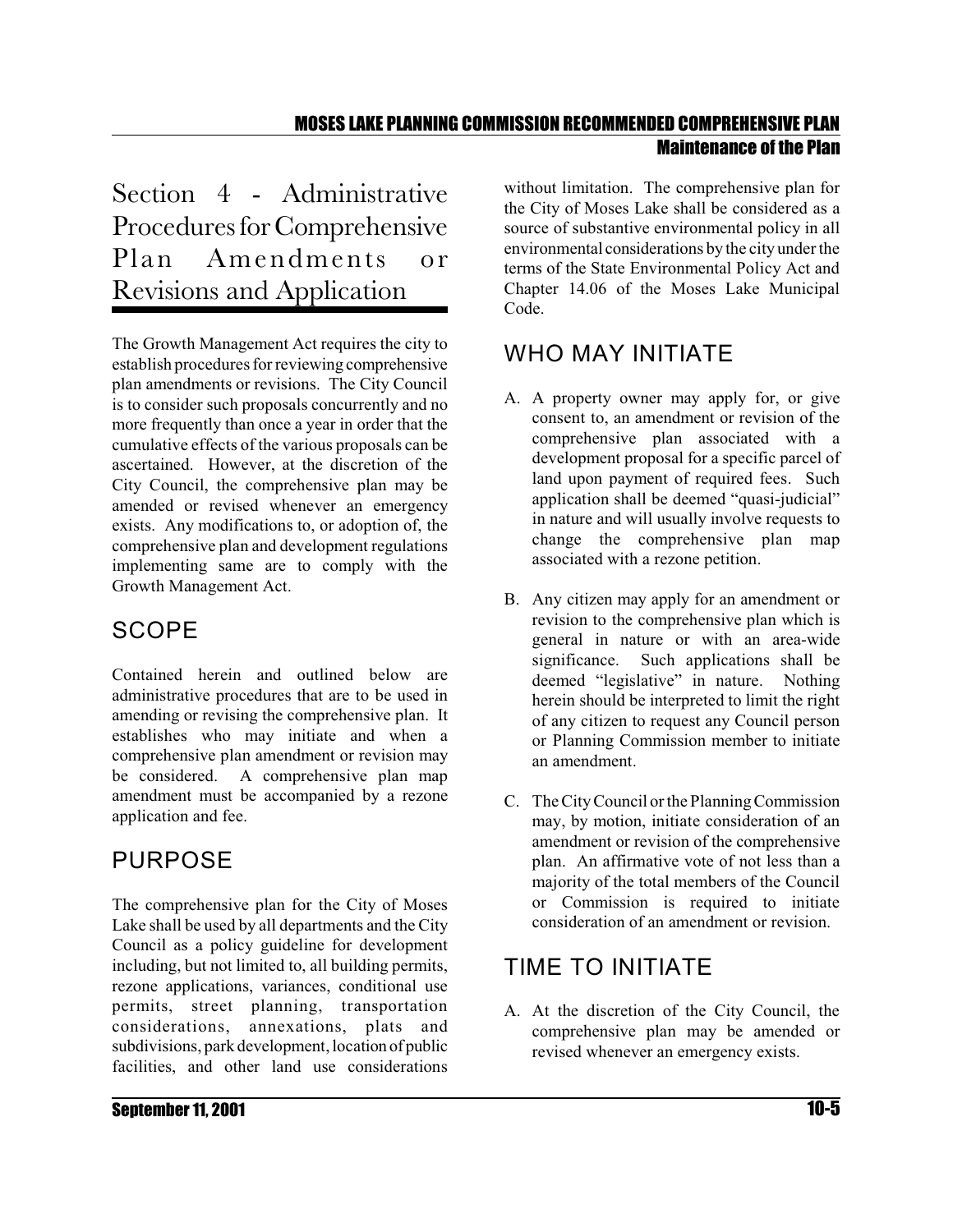B. Quasi-judicial or legislative applications for amendment or revision to the comprehensive plan must be made between January 1 and March 31 of any year. Applications made during this time will be processed according

to applicable state and city codes. They are to be considered concurrently and during the same calendar year.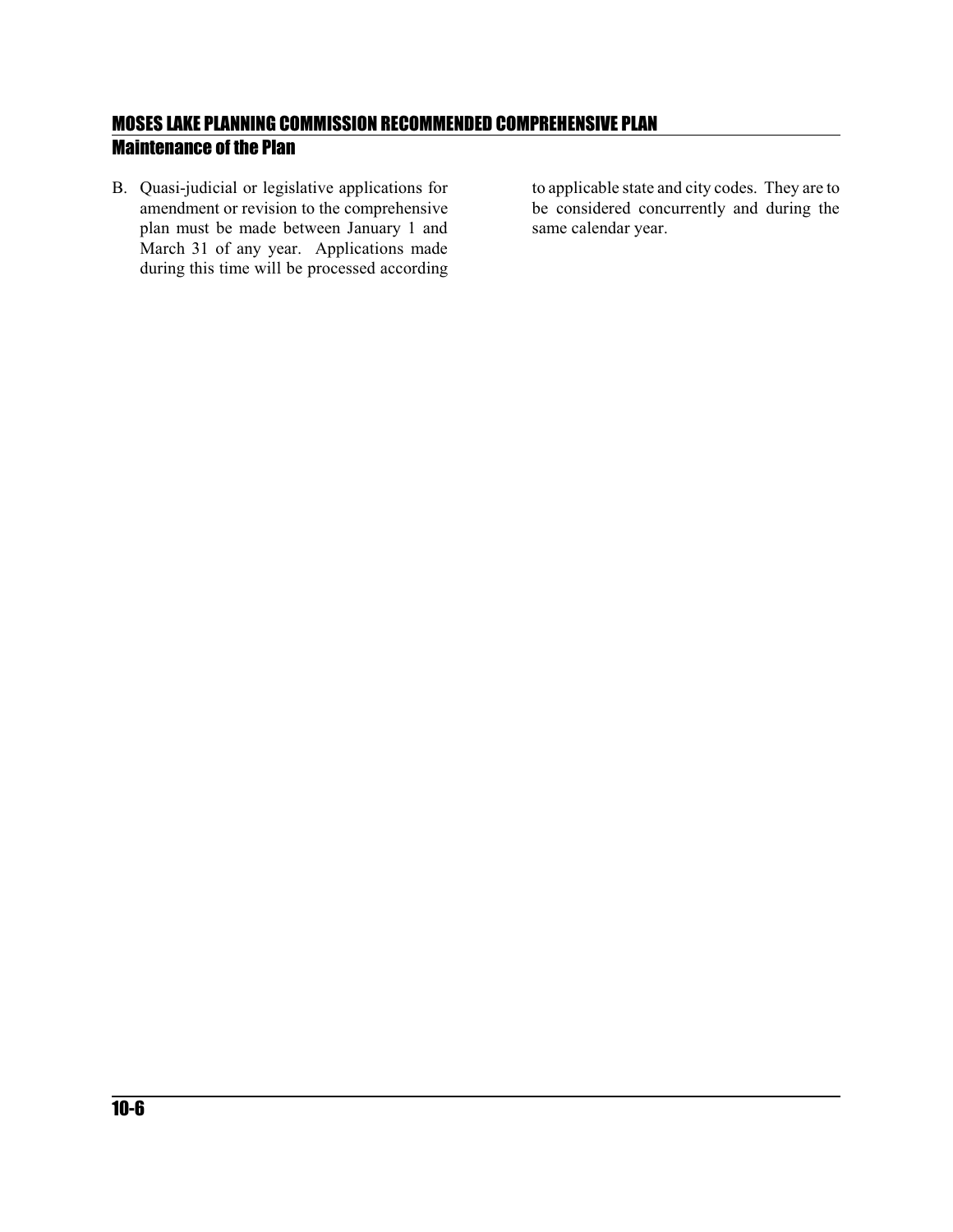## A P P L I C A T I O N REQUIREMENTS

## COMPREHENSIVE PLAN LANGUAGE AMENDMENTS

A. The merits of proposed comprehensive plan amendments shall be measured against the application submittal requirements listed below to ensure consistency in the review and decision making process:

- 1. A detailed statement of what is proposed to be changed and why.
- 2. A statement of anticipated impacts to be caused by the change, including geographic area affected and issues presented.
- 3. A demonstration of why an existing comprehensive plan goal, policy, or recommendation should not continue to be in effect or why an existing goal, policy, or recommendation is no longer valid.
- 4. A statement of how the amendment complies with the comprehensive plan's goals, objectives, and policy directives.
- 5. A statement of how facility plans and capital improvement plans support the change.
- 6. A statement of how the change affects land use regulations (i.e., zoning, subdivision, etc.) And the necessary changes to bring the land use regulations into compliance with the plan.
- 7. A demonstration of public review of the recommended change.

#### COMPREHENSIVE PLAN MAP AMENDMENTS

B. Recommended land use designations may be subject to minor refinements, but only after full public participation notice, environmental review, and an official assessment. Amendments must comply with the same application submittal requirements as policy amendments (see A1 - 7 above, which are incorporated herein as B1 - 7) and the additional following item:

8. A detailed statement describing how the map amendment complies with the comprehensive plan land use element.

## G E N E R A L REQUIREMENTS

The applicant shall be responsible for all costs incurred by the city in processing, evaluating, and completing a comprehensive plan amendment which is quasi-judicial in nature. The application fee for quasi-judicial amendments shall be established in the city's land use fee schedule. There shall be no fee for applications which are legislative in nature.

## APPLICATION FEE

- A. Fee: A fee of five hundred dollars (\$500) shall be submitted with each application for amendment which is quasi-judicial in nature. Additional costs incurred by the city above and beyond the original fee shall be the responsibility of the applicant and promptly deposited with the city.
- B. Application: The applicant must submit to the Community Development Department a written application, on forms provided by the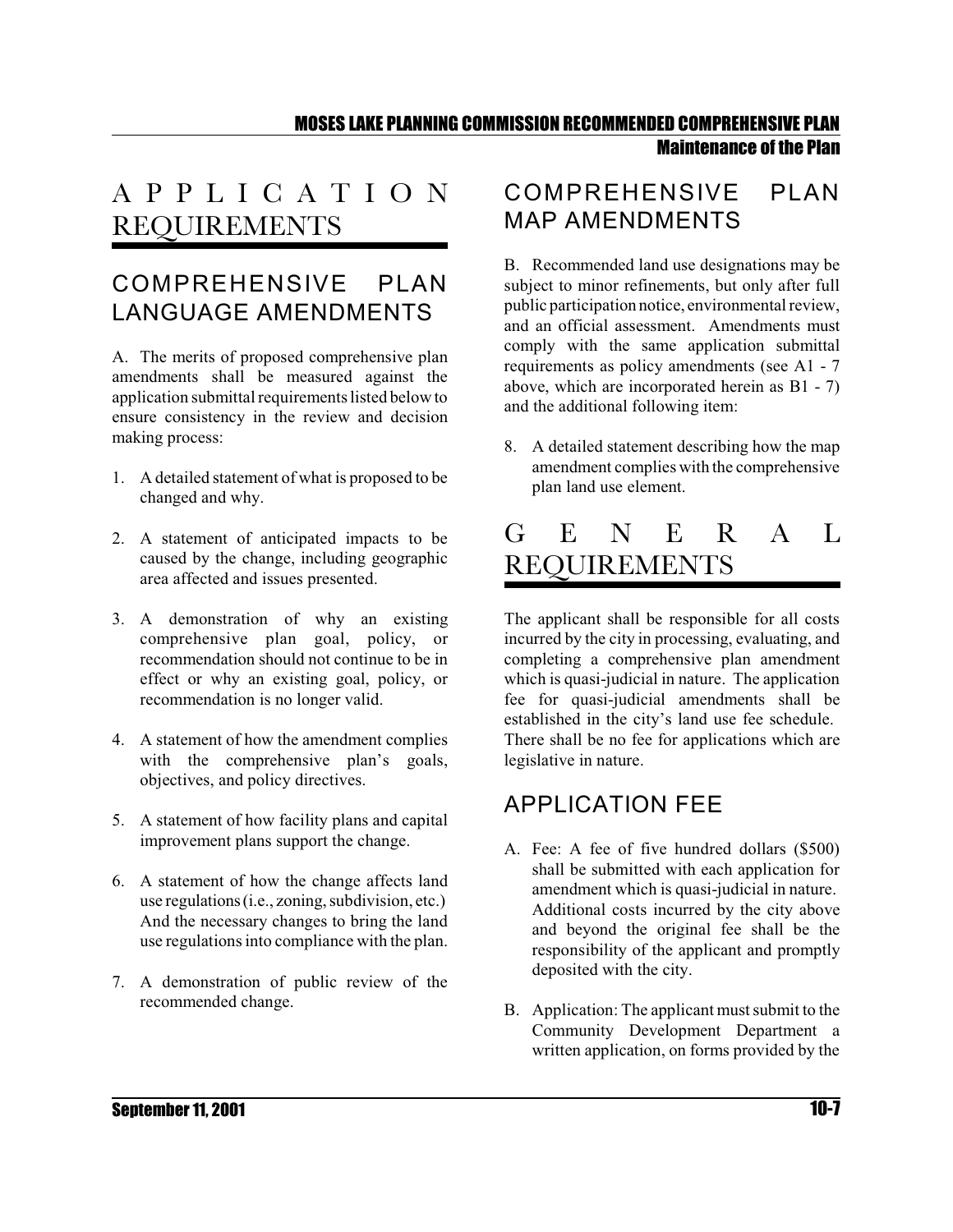Department, containing appropriate amendatory language and, if applicable, a map showing the proposed change. The application shall also address policy or map evaluation criteria as described above. To avoid incomplete applications,

it is recommended that the applicant request a pre-application meeting with the Community Development Department staff. Incomplete applications will not be processed.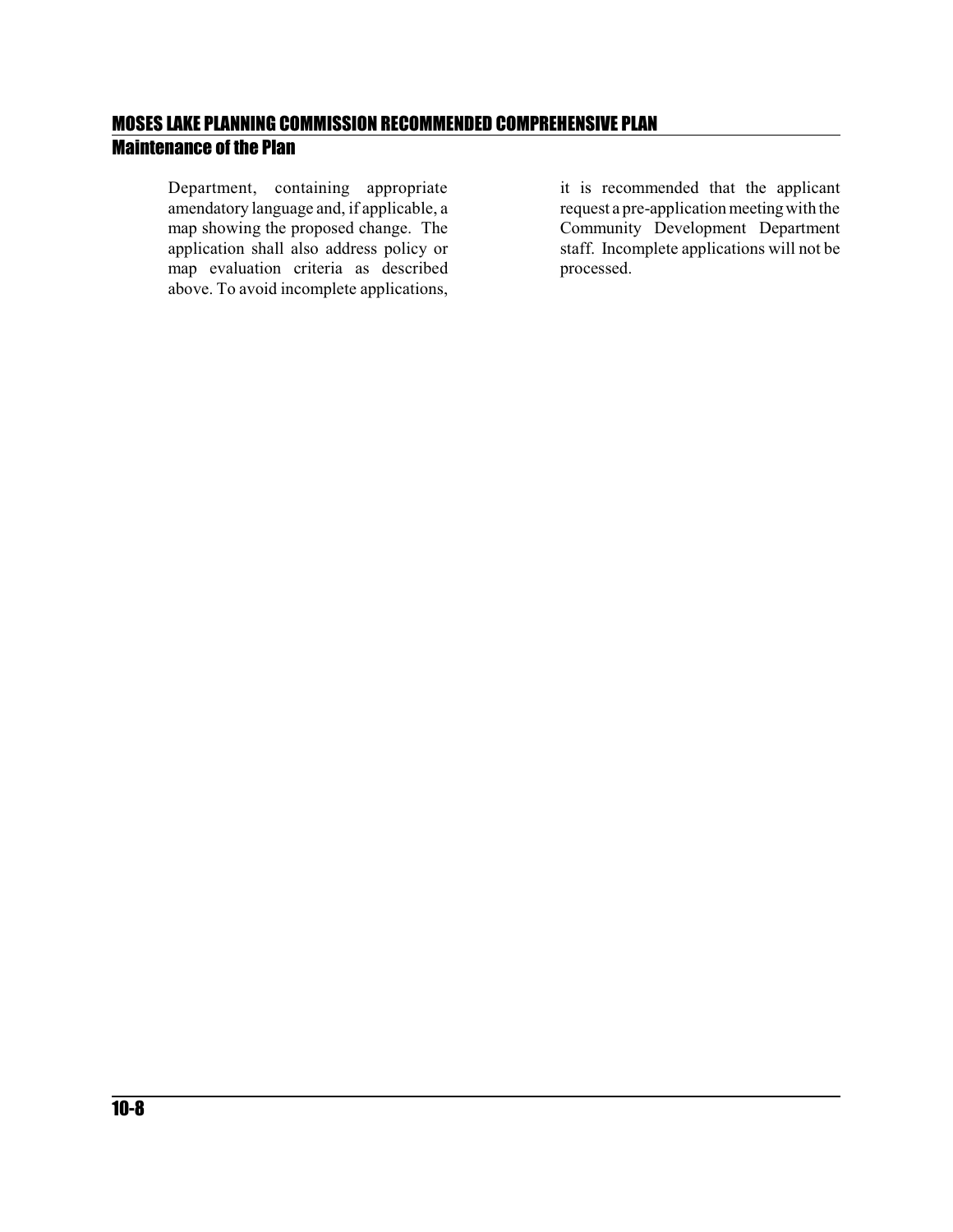#### MOSES LAKE PLANNING COMMISSION RECOMMENDED COMPREHENSIVE PLAN

Maintenance of the Plan

## *CITY OF MOSES LAKE COMPREHENSIVE PLAN AMENDMENT PETITION*

|                                                                 | (509)766-9235<br><b>Community Development Department</b>      |
|-----------------------------------------------------------------|---------------------------------------------------------------|
| Type of Amendment (Please $\checkmark$ )                        | <b>Proponent Information</b> ( <i>Please Print</i> )<br>Name: |
| <b>Policy</b><br>⊔<br>Map<br>┙<br>Regulation<br>u.<br>Plan<br>ப | <b>Address:</b>                                               |
| Other<br>ப                                                      | <b>Daytime Phone Number:</b>                                  |
| <b>Rezone Application</b><br>Required $\Box$ Yes<br>$\Box$ No   | $( )$ -                                                       |
| <b>SEPA Application</b><br>Required $\Box$ Yes<br>$\square$ No  | Fax Number: ()<br>$\sim$ $-$                                  |

**Amendment Information: The merits of a proposed amendment shall be measured against the petition submittal requirements listed below to ensure consistency in the review and decision making. Please provide the following information (attach additional pages if necessary):**

- 1. A detailed statement of what is proposed to be changed and why.
- 2. A statement of anticipated impacts to be caused by the change, including geographic area affected and issues presented.